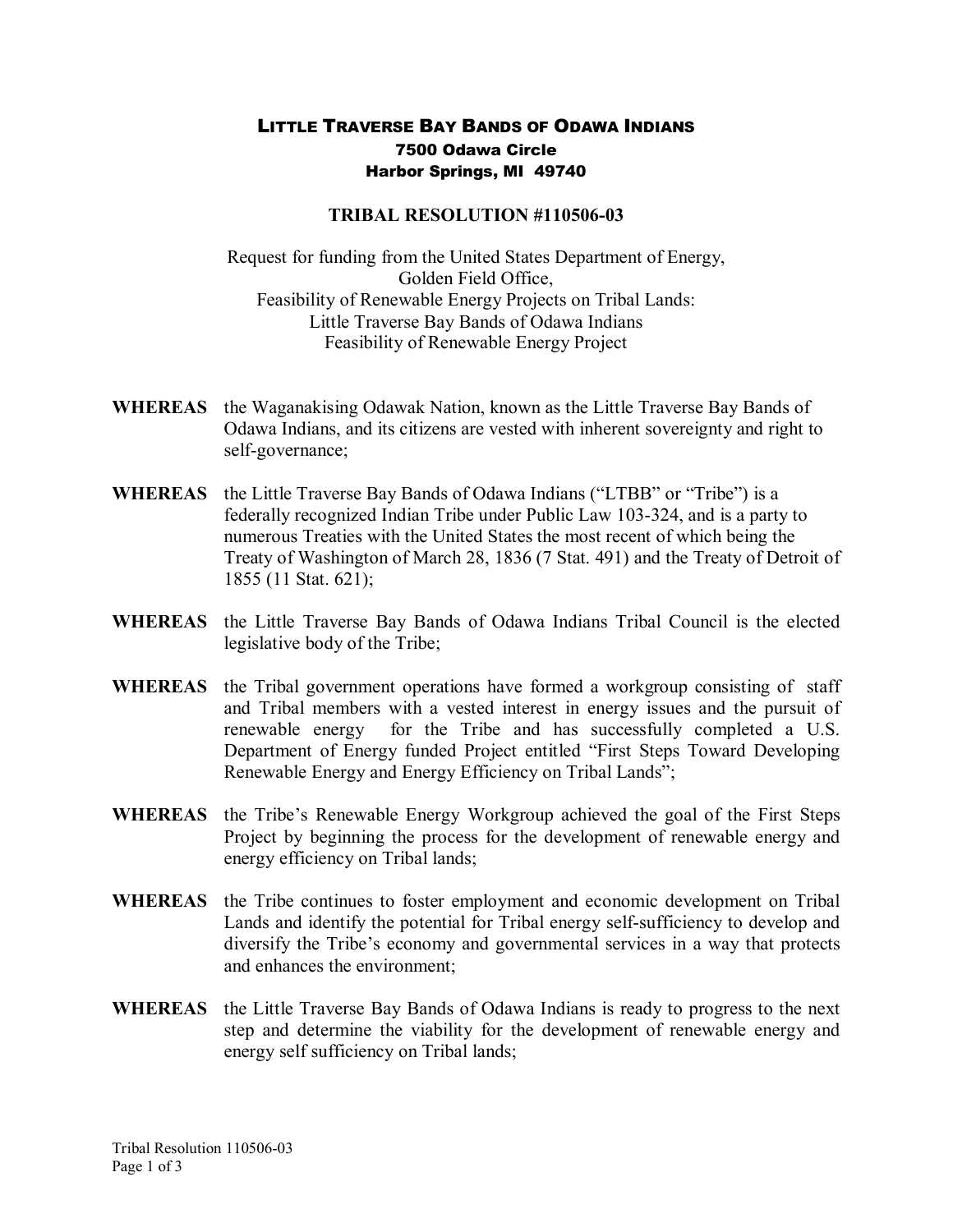**WHEREAS** the United States Department of Energy is soliciting applications from Federallyrecognized Tribes to conduct feasibility studies to determine the viability of economically sustainable renewable energy installations on Tribal Lands.

**THEREFORE BE IT RESOLVED** that the Tribal Council of the Little Traverse Bay Bands of Odawa Indians authorizes and supports this request for funding from the United States Department of Energy, Golden Field Office, for a Feasibility of Renewable Energy Project on Tribal Lands for the Little Traverse Bay Bands of Odawa Indians.

**BE IT FURTHER RESOLVED** that Tribal Chairman Frank Ettawageshik, Vice Chairman William I. Denemy, Tribal Administrator Albert Colby Jr., or another designee from the Tribal Chairman is authorized to execute any documents necessary to apply for, receive, and administer funds under the grant.